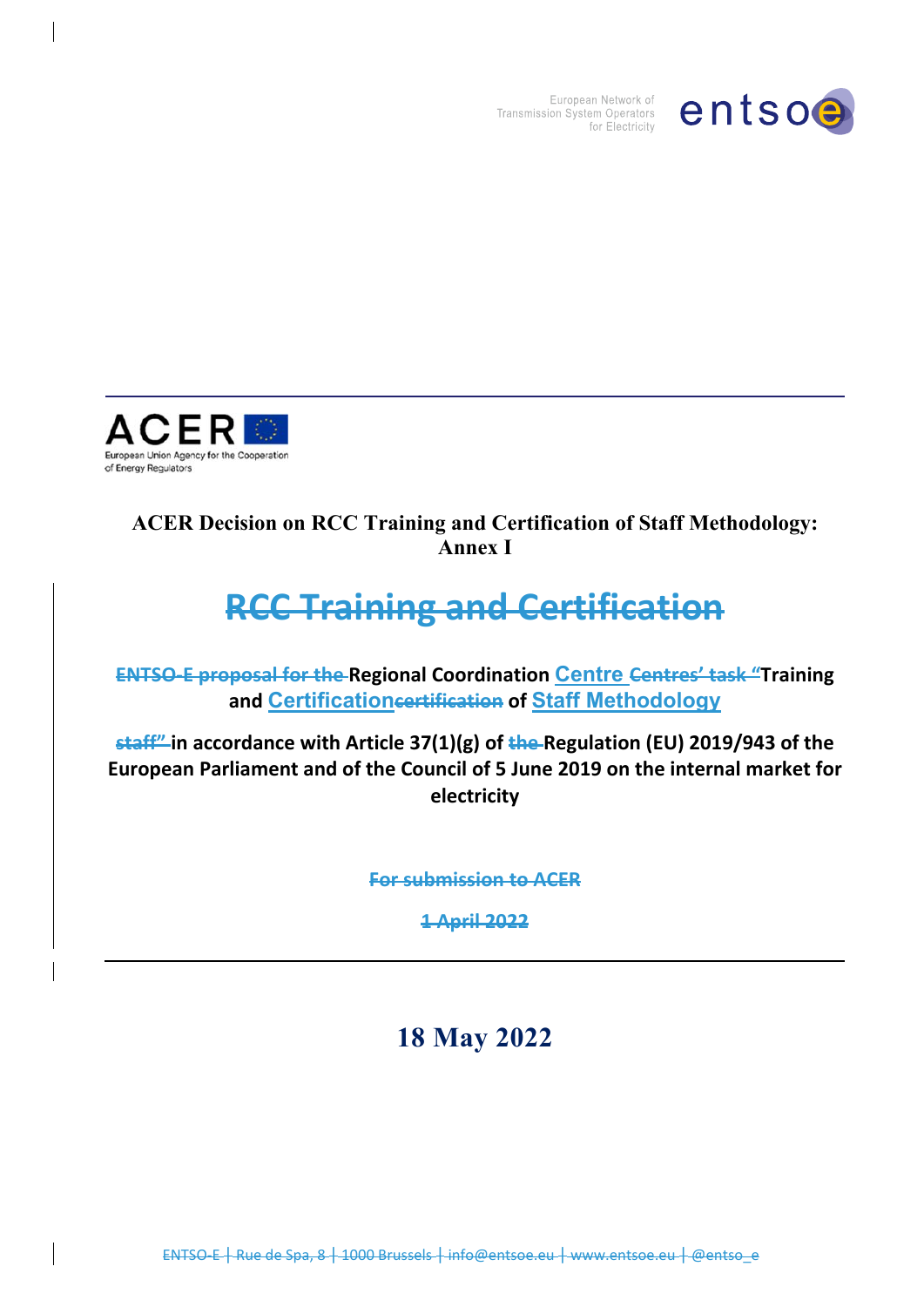# **Contents**

l

#### **Whereas**

- (1) The Regulation (EU) 2019/943 ofon the internal market for electricity adopted by the European Parliament and of the Council of 5 June 2019 on the internal market for electricity (hereafter referred to as "Regulation (EU)  $2019/943$ ")<sup>1</sup>, sets the basis for an efficient achievement of the objectives of the Energy Union and in particular the climate and energy framework for 2030 through establishing a modern design for the European Union's (EU) electricity market, adapted to the new realities of the market. The Regulation (EU) 2019/943 was developed and adopted as part of the EU Clean Energy Package for All Europeans.
- (2) Article 35 of the Regulation (EU) 2019/943 provides forestablishes the establishment of Regional Coordination Centres (hereafter referred to as "RCCs")) while Article  $37(1)$  lists the RCCs" tasks. and roles of those centres. According to Article  $37(1)(g)$ , RCCs shall carry out training and certification of their staff working for RCCs, while point 12 of Annex I of the Regulation (EU) 2019/943 provides further details.:

<sup>&</sup>lt;sup>1</sup> European Union (2019), Regulation (EU) 2019/943 on the internal market for electricity adopted by the European Union and of the Council of 5 June 2019 (hereinafter "Regulation (EU) 2019/943"), available at: https://eurlex.europa.eu/legal-content/EN/TXT/?uri=CELEX%3A32019R0943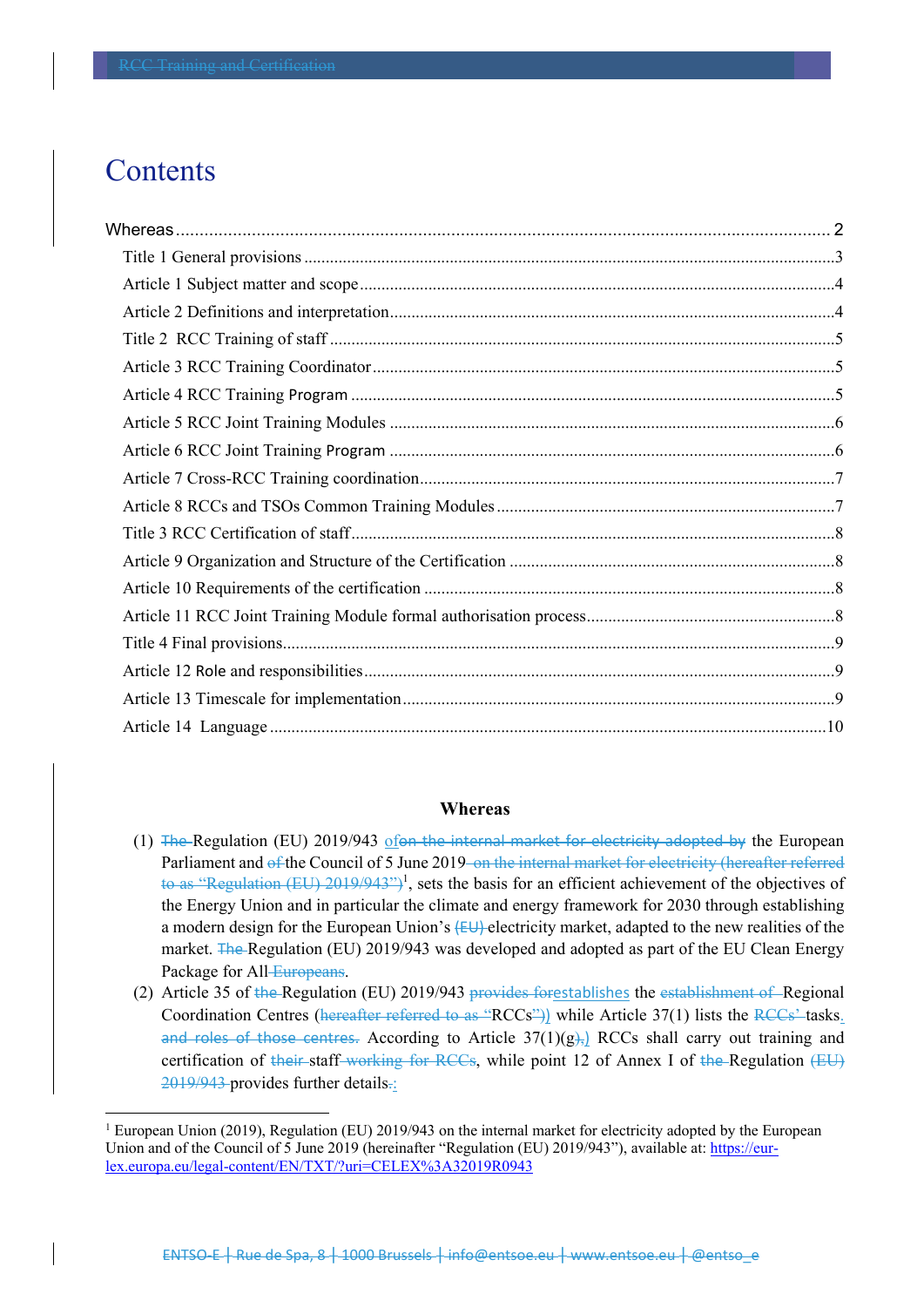l

- . This document sets out the methodology for training"12.1 Regional coordination centres shall prepare and certification of staffearry out training and certification programmes focusing on regional system operation for the personnel working for RCCs (hereafter referred to asregional coordination centres.
- 12.2 The training programs shall cover all the "methodology"), relevant components of system operation, where the regional coordination centre performs tasks including scenarios of regional crisis."
- (5)(3) This document is a proposal developed by the European Network of Transmission System Operators for Electricity ( $($ "ENTSO-E)  $'$ ") and representatives of the RCCs-in accordance with the Regulation (EU) 2019/943 and in particular Article  $37(1)(g)$  and Article  $37(5)$  on the methodology describing the obligation of the RCCs to carry out training and certification of staff working form the RCCs. This methodologyIt provides definitions and sets out the RCC training and certification process. Training and certification of the TSOs' staff of the transmission system operators (TSOs) is excluded from the scope of this proposal.
- (6) Pursuant Article 35(2) of the Regulation (EU) 2019/943, RCCs shall enter into operation by 1 July 2022, which means that the proposals for all the tasks listed in Article 37(1) of the Regulation shall be submitted to and approved by ACER before this date according to the approval procedure described in Article 27 of the Regulation.
- (7)(4) This proposal acknowledgeswas developed in light of Article 61 of Commission Regulation (EU) 2017/1485 of 2 August 2017 establishing a guideline on electricity transmission system operationthe SO GL<sup>2</sup>.
- (5) Synchronous areas do not stop at the Union's borders and can include the territory of third countries. The Union, Member States and TSOs should aim for secure system operation inside all synchronous areas across the Union. They should support third countries in applying similar rules to those contained in Regulation (EU) 2019/943. ENTSO-E should facilitate cooperation between Union TSOs and third country TSOs and their RCCs concerning secure system operation.
- (6) In this respect, recital 70 Regulation (EU) 2019/943 further stresses the need for close cooperation with Member States, the Energy Community Contracting Parties and other third countries which apply Regulation (EU) 2019/943 or are part of the synchronous area of Continental Europe. This cooperation should cover all matters concerning the development of an integrated electricity trading region and ensure that no measures are taken that endanger the further integration of electricity markets or security of supply of Member States and Contracting Parties.
- (7) This document provides that all TSOs of those SORs neighbouring third country TSOs should endeavour where necessary to enter into agreements setting the basis for their technical cooperation and compliance with the relevant EU legislation.

# **Title 1 General provisions**

<sup>&</sup>lt;sup>2</sup> OJ L 220, 25.8.2017, p. 1–120 - Commission Regulation (EU) 2017/1485 of 2 August 2017 establishing a guideline on electricity transmission system operation (hereinafter "SO GL"), available at: https://eur-lex.europa.eu/legalcontent/EN/TXT/?uri=uriserv:OJ.L\_.2017.220.01.0001.01.ENG&toc=OJ:L:2017:220:TOC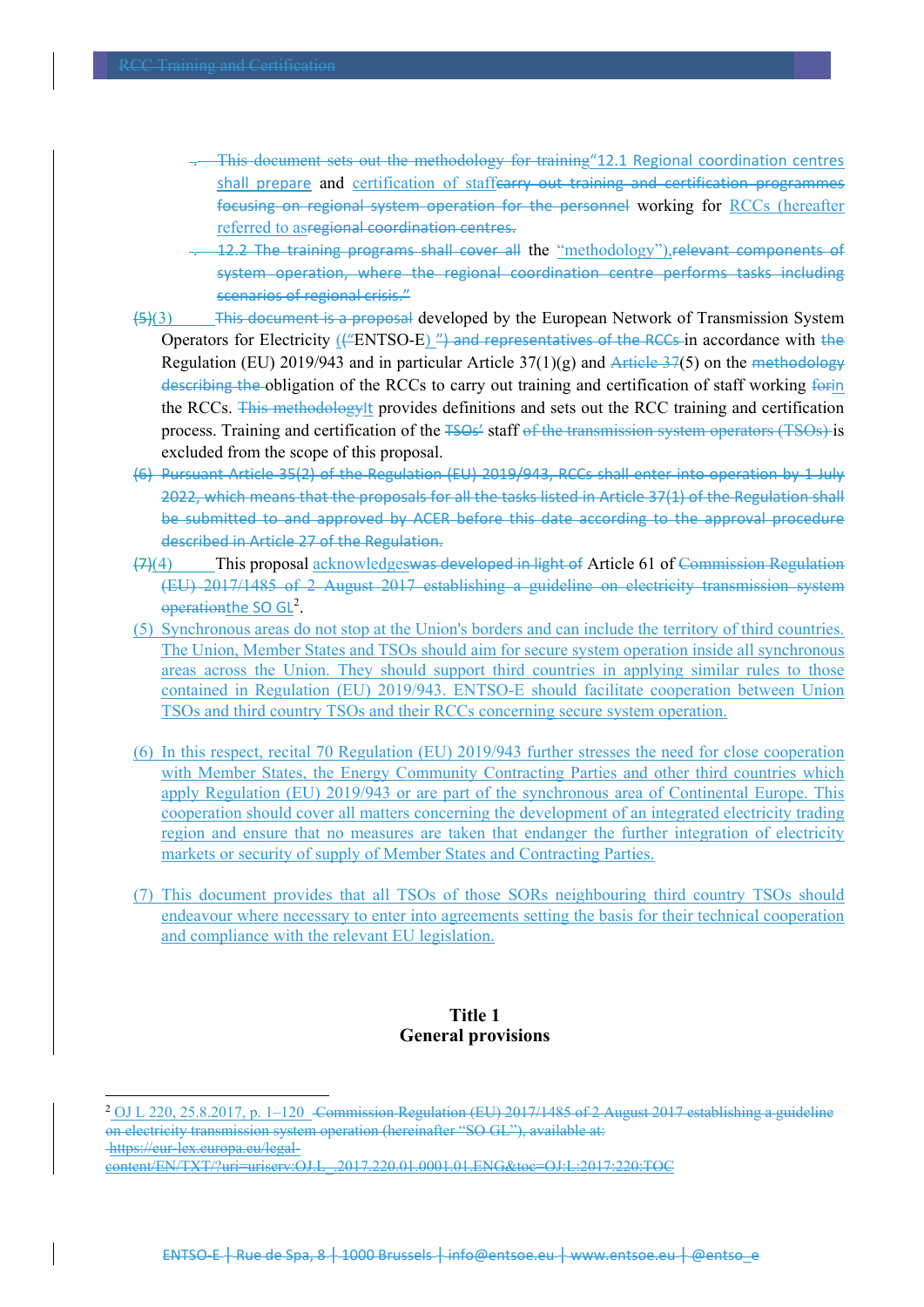# **Article 1 Subject matter and scope**

- 1. This methodology establishes the process to prepare and carry out mandatory training Training and certification programmes are mandatory for all RCC Operators.
- 2. The methodology applies to all aspects of the RCC training and certification needed for the RCCsmethodology applies to performall the tasks that the RCCs carry out in accordance with Article  $37(1)$  and Annex I of the Regulation (EU) 2019/943, as well as any additional tasks which may be added according to Article 37Article 37(2) of the Regulation (EU) 2019/943 or according to any new regulation, which would enter into force in the future, including those related to any regional desk established according to Article 44(2) of Regulation (EU) 2019/943.
- 3.2. The RCC training and certification methodology applies to all aspects of the training needed for the RCCs to perform the tasks for which the RCC is appointed.
- 4.3. The RCC Training programmesprograms and modules are defined by RCCs-and are not subject to ACER approval.
- 5. The requirements of the methodology shall also cover any regional desk established according to Article 44(2) of the Regulation (EU) 2019/943.

# **Article 2 Definitions and interpretation**

- 1. For the purposes of this methodology, the following terms will be used:
	- a. <sup>""</sup>RCC Training Programme" means a general Program': General framework of all aspect related to training (including Training Modules and RCC annual Training Plan) and certification. The RCC Training ProgrammeProgram is made per each RCC;
	- b. "RCC Annual Training Plan" means the Plan': The annual schedule for RCC training activities and certification. The RCC annual Training plan is made per each  $RCC$ ;
	- c. <sup>2</sup>Training Module" means Module': Covers the content of the training needed to operate part of or a complete task, or several tasks which are interrelated. Closely connected. The content includes at least training material, pedagogical objectives and participants;.
	- d. "RCC'RCCs' Joint Training Module" means the training moduleModules': Training modules for which at least the training material is common for all RCCs;
	- e. <sup>2</sup> RCCs and TSOs Common Training Module<sup>2</sup> means the training Modules': Training module for which at least the training material is common for at least one RCC and one  $TSO_{\frac{1}{2}}$ .
	- f. "'RCC Operators" means allOperators': All staff which operate one or more of the tasks carried out by for which the RCCs are appointed according to Article 37 of the Regulation (EU) 2019/943, with the exception of the task under Article 37(1)(g) of Regulation (EU) 2019/943.. Each RCC may define one or more types of RCC Operators;.
	- g. "'RCC Training Coordinator" means a personCoordinator': Person in the RCC which oversees the coordination of the RCC training and certification of staff in accordance with Article 37(1)(g) of Regulation (EU) 2019/943.
- 2. In addition, the following abbreviations shall apply:
	- a. ACER: Agency for the Cooperation of Energy Regulators
	- b. ENTSO-E: European Network of Transmission System Operators for Electricity
	- c. RCC: Regional Coordination Center
	- d. RSC: Regional Security Coordinator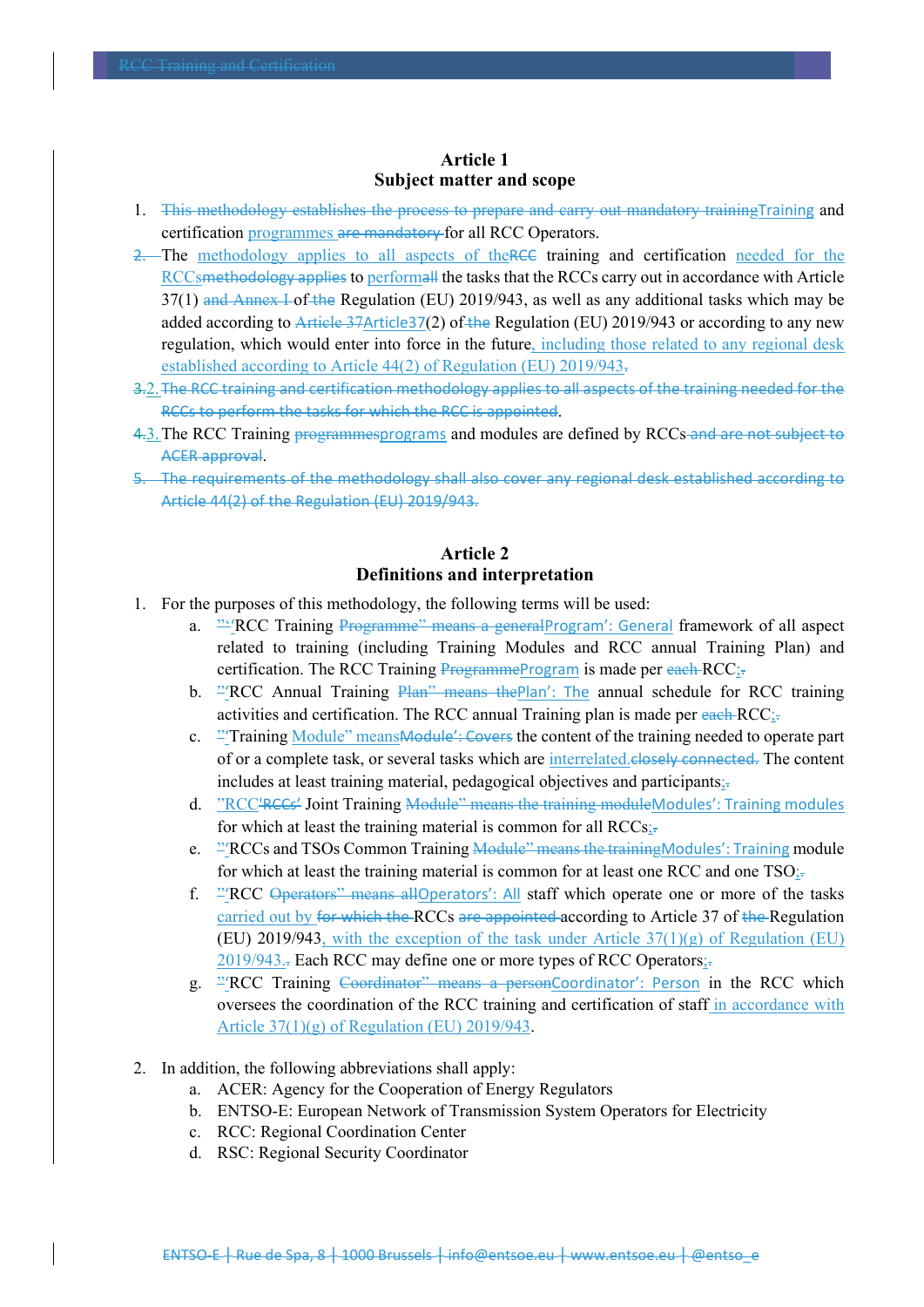- e. SOR: System Operation Region
- f. TSO: Transmission System Operator

# **Title 2 RCC Training of staff**

#### **Article 3 RCC Training Coordinator**

- 1. Each RCC shall nominate at least one RCC Training Coordinator.
- 2. Each RCC shall define the roles and responsibilities of the Training Coordinator, which shall include at least:
	- a. Evaluation of the need for RCC Joint Training Modules and where needed, definition of RCC Joint Training Modules according to Article 5;
	- b. Definition of RCC and TSOs Common Training Modules according to Article  $8\frac{1}{2}$
	- c. Definition of RCCRCCs<sup>2</sup> Joint Training Module formal authorisation processes according to Article 11;
	- d. Definition of the RCC Training ProgrammeProgram according to Article  $4\frac{1}{2}$
	- e. Definition of the RCC Annual Training Plan according to Article  $4(2)(d)$ ;
	- f. Coordination and cooperation with TSO and RCC Training Coordinators according to Article 5(1), Article 7(1), Article 8(1) and Article 11(1).

#### **Article 4 RCC Training ProgrammeProgram**

- 1. Each RCC shall establish an internal RCC Training ProgrammeProgram to ensure that the RCC Operators' knowledgeknow-how is kept on a consistently high level to operate the tasks to be carried  $\frac{\text{out}}{\text{at}}$  as described in the working arrangements elaborated in accordance with Article 39 of the Regulation (EU) 2019/943.
- 2. The RCC Training ProgrammeProgram shall cover at least the following aspects:
	- a. All the tasks that the RCCs carry out in accordance with Article 37(1) and Annex I of Regulation (EU) 2019/943, as well as any additional tasks which may be added according to Article 37(2) of Regulation (EU) 2019/943 or according to any new regulation, which would enter into force in the future;
	- a.b.Roles and responsibilities in relation with the training activities and of the training coordinator;
	- $\frac{1}{2}$ .c. Definition of types of RCC Operators, in accordance with Article 9 and 10;
	- $\epsilon$ d. Organization and execution procedure of training activities;
	- d.e. Establishment of an RCC Annual Training Plan (including RCC Joint Training Modules and RCC Joint Training Modules formal authorisation process as describeddescribe in Article 5 and 10 and RCCs and TSOs Common Training Modules as describeddescribe in Article  $8\rightarrow$ .).
	- e.f. Procedure for the review and the update of the RCC Training Programme;Program
	- f.g. List of Training Modules (including RCC and TSO Common Training Modules and RCC Joint Training Modules).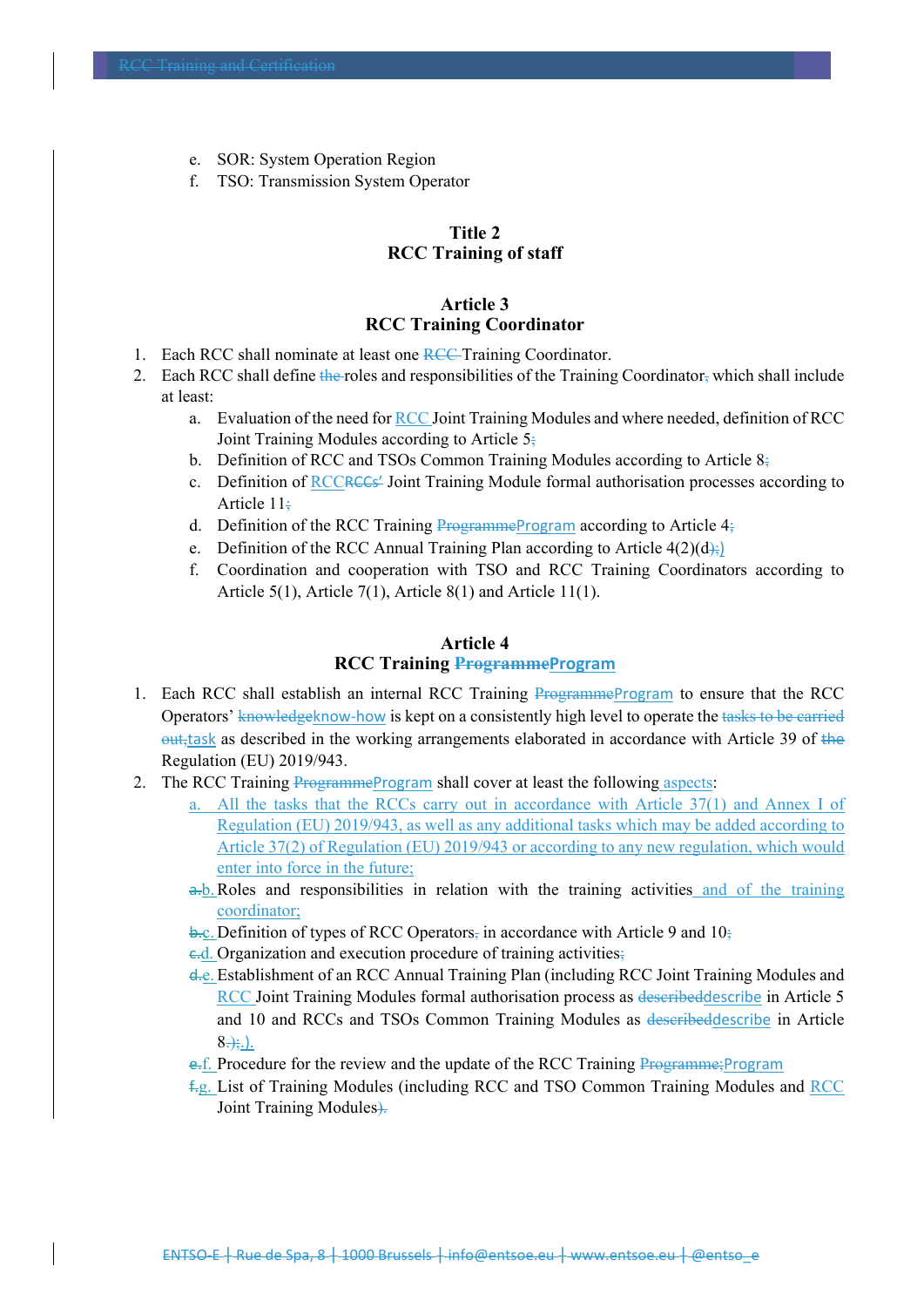- 3. Each RCC shall revise its Training Programmes at least annually; each RCC shall review its Training ProgrammesPrograms at least annually and following significant changes to the RCC tasks which would affect the structure of the RCC Training ProgrammeProgram.
- 4. Each RCC shall update, as soon as possible, its training material to reflect any changes inchanging operational circumstances, market rules, network configuration and system characteristics, with particular focus on new technologies, changing generation and demand patterns and market evolution.
- 5. Whenever<del>ln connection to the operation of</del> a new task is planned on being implemented by the RCC, the RCCfollowing actions shall be executed by the RCC:
	- a. the update of the RCC Training ProgrammeProgram of the relevant RCC, and
	- b. train and certify a sufficient numbertraining of enough RCCs Operators. to be able to go live

# **Article 5 RCCRCCs' Joint Training Modules**

1. When developing their Training Programs, all RCCs' Training Coordinators shall evaluate together, whether there is a need for RCCs' Joint Training Modules with other RCCs for any of the tasks listed in Article 1.

- 1. RCCRCCs' Joint Training Modules shall be organized by all RCCs at least for processes which are to be operated by RCCs on a pan-Pan European Level.
- 2. When developing their Training Programmes, all RCCs' Training Coordinators shall evaluate together whether there is a need for RCC Joint Training Modules with other RCCs for any of the tasks that the RCCs carry out in accordance with Article 1.
- 3. When developing a working arrangements in accordance with arrangement according to Article 39 ofRegulation of the Regulation (EU) 2019/943, for each task that the RCCs carry out in accordance with listed in Article 1, allthe RCCs' Training Coordinators shall evaluate whether there is a need to organize RCC Joint Training Modules.
- 4. The RCCRCCs' Joint Training Module shall be part of the RCC Training ProgrammeProgram of each RCC.
- 5. All RCCs together shall organize regular joint meetings and workshops to ensure a well-established relationship between RCC Operators for a seamless cross-regional cooperation.

# **Article 6 RCCRCCs' Joint Training ProgrammeProgram**

- 1. If RCC Joint Training Modules are defined according to Article 5, all RCCs shall establish RCCa Joint Training ProgrammesProgram.
- 2. The When setting up Joint Training Programme Program, the RCC shall includetake into account at  $least-a$ :
- 2.3.List of RCC Joint Training Modules.
- 3. For each Joint Training Module, the Joint Training Program shall specify which aspects are joint.
- 4. The Training material
- 5. The training software environment, where relevant
- 6. The provision of the module, for example e‐learning, webinar or physical
- $7.4$ . In case of Pan-European processes as referred to in Article 5(2)(b), the role and responsibilities of each RCC shall be specified in the Joint Training Programme.
- 5. Concerning the RCC Joint Training Modules, each RCC shall define the joint aspects of: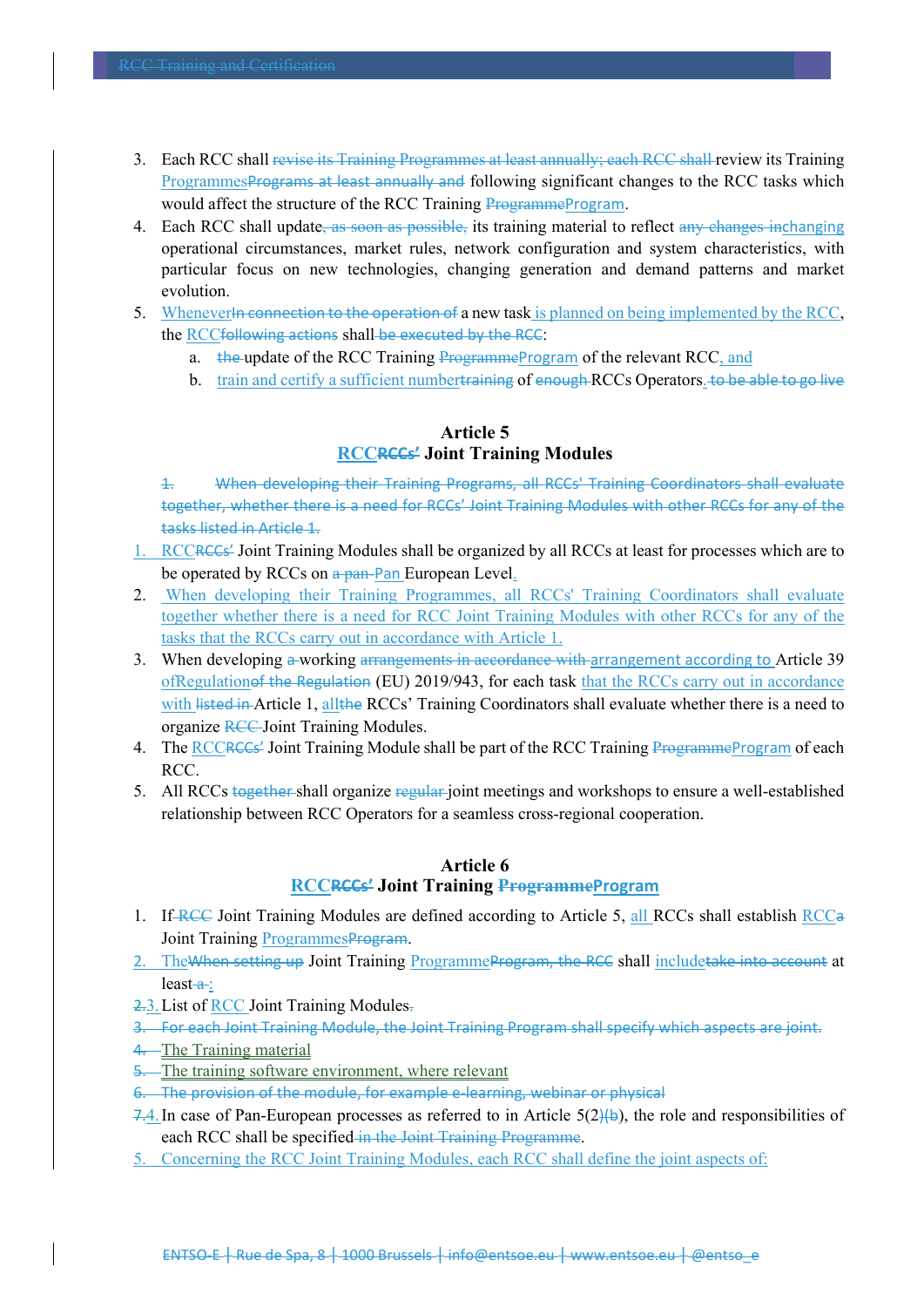The Training material;

The training software environment, where relevant;

a. The teaching methods.

8.6. The Joint Training Programme shall take into account different types of RCC operators.

- 9.7. The Joint Training ProgrammeProgram shall not conflict with the RCC Training ProgrammesPrograms which areis described in the Article 4(2).
- 10.8. The Joint Training Programme'sProgram revision shall be done in accordance with the process outlined in Article 4(3).)
- 11.9. Unless agreed otherwise by the RCCs, the RCC Joint Training Modules shall be carried out in English.

# **Article 7 Cross-RCC Training coordination**

- 1. Where cross-RCC coordination between more than one and less than all RCCs is required in the processes of a task, the relevant Training Coordinators shall align the Training Module.
- 2. The alignment shallwill be done according to the level of coordination required:
	- a. Where the cross-RCC coordination requires some processes of the task to be the same, then the Training Coordinators shall ensure that the related aspects of the Training Modules and assessment in each RCC are the same;.
	- b. Where the cross-RCC coordination requires alignment but does not require the processes to be the same, such as the Coordinated Security Analysis Article 37(1)(b) of Regulation 2019/943, then the Training Coordinators shall ensure that the related aspects of the Training Modules can still be carried out efficientlyand assessment in each RCC do not conflict with each other.

# **Article 8 RCCs and TSOs Common Training Modules**

- 1. -Training Coordinators of individual RCCs together with Training Coordinators of relevant TSOs of the concerned SORs shallwill establish a common working group, to define RCCs and TSOs Common Training Modulescommon training modules, according to at least:
	- a. The target group of the RCCs and TSOs Common Training Modules;
	- b. The Frequency and duration of the RCCs and TSOs Common Training Modules;
	- c. The Scope of the RCCs and TSOs Common Training Modules;
	- d. The execution of the RCCs and TSOs Common Training Modules;
	- e. The training type of the RCCs and TSOs Common Training Modules;
	- f. The concepts of the RCCs and TSOs Common Training Modules;
	- g. The content of the RCCs and TSOs Common Training Modules.
- 2. The working group, established pursuant previous paragraph, may develop based on Article 8(1) the RCCs and TSOs Common Training Modules. Shall be developed, which will be part of the RCC Training Program.
- 3.2.The RCCs and TSOs Common Training Modules and the RCCs and TSOs common annual training plan shall be revised reviewed at least once a year by the working group. established in Article 8(1).
- 4.3. Unless decided otherwise by the  $RCC<sub>5</sub>$  the RCCs and TSOs Common Training Modules shall be carried out in English.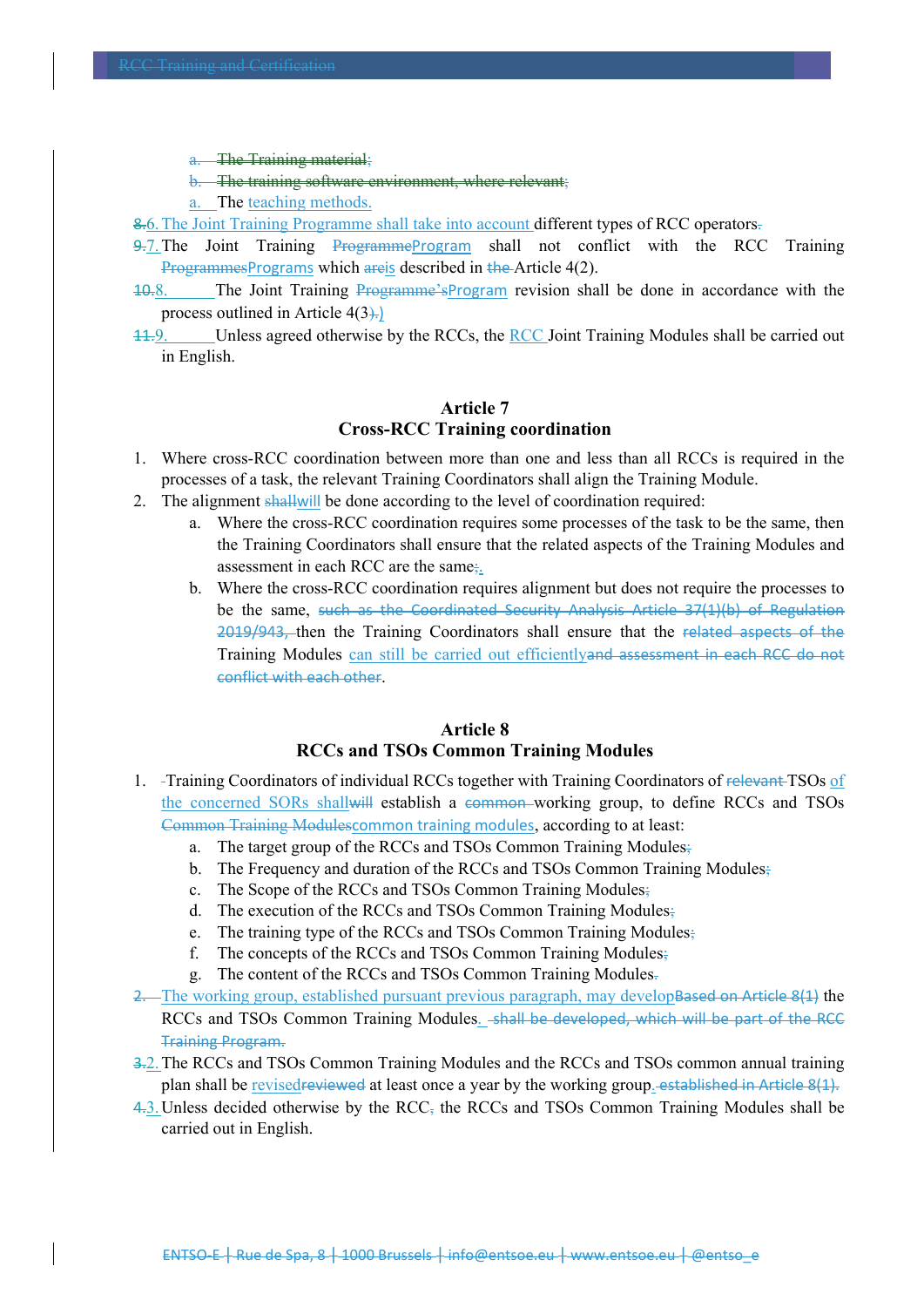# **Title 3 RCC Certification of staff**

#### **Article 9 Organization and Structure of the Certification**

- 1. As part of their Training Programme,Program each RCC shall define a process of certification of RCC Operators. The scope of the certification is per each type of RCC Operator. The process of certification shall include at least:
	- a. Roles and responsibilities in relation with the certification activities;
	- b. Process and criteria for obtaining and maintaining the certified status including the required competence level and the required English language skills;
	- c. Documentation to be maintained to keep record of the status of the training and certification activities including keeping record of the certified staff.
- 2. The certification process is not required to refer to any official national or international certification standard.

# **Article 10 Requirements of the certification**

- 1. An RCC Operator shall not perform work in the scope of the tasks of his or her RCC without supervision of certified RCC Operators for the operation of the tasks for his or her RCC unless he or she is certified.
- 2. All RCC Operators shall be certified following a successful formal authorisation process which shall comprise an oral and/or written assessment(s) and/or practical assessment(s) with pre-defined success criteria in accordance with Article 9(1)(b).
- 3. Each RCC shall keep a copy of the formal authorisation results. Upon request by the regulatory authority of the country where it has its seat or by a participating TSO, the RCC shall provide a copy of the certification records.
- 4. Each RCC shall record the period of validity of the certification issued to any RCC Operator.
- 5. The RCC shall determine the period of validity of the certification, which shall not exceed 5 years, but which may be extended based on criteria determined by each RCC and may take into account the participation of RCC Operators in a continuous Training ProgrammeProgram with sufficient practical experience.

# **Article 11 RCCRCCs' Joint Training Module formal authorisation process**

- 1. For each of the RCC Joint Training Modules implemented according to Article 5, the RCC training Coordinators shall define a RCC Joint Training Modules formal authorisation process.
- 2. The RCCRCCs' Joint Training Module formal authorisation process can be organized jointly between RCCs or individually per RCC as long as the formal authorisation process requirements are the same
- 3. For each Training Module formal authorisation process, pre-defined success criteria shall be defined by the Training Coordinators.
- 4. The RCCRCCs' Joint Training Module formal authorisation process shall assess that the knowledge of the RCC Operator is sufficient to carry out tasks as<del>operate the steps</del> described in the Training Module, according to the pre-defined success criteria above.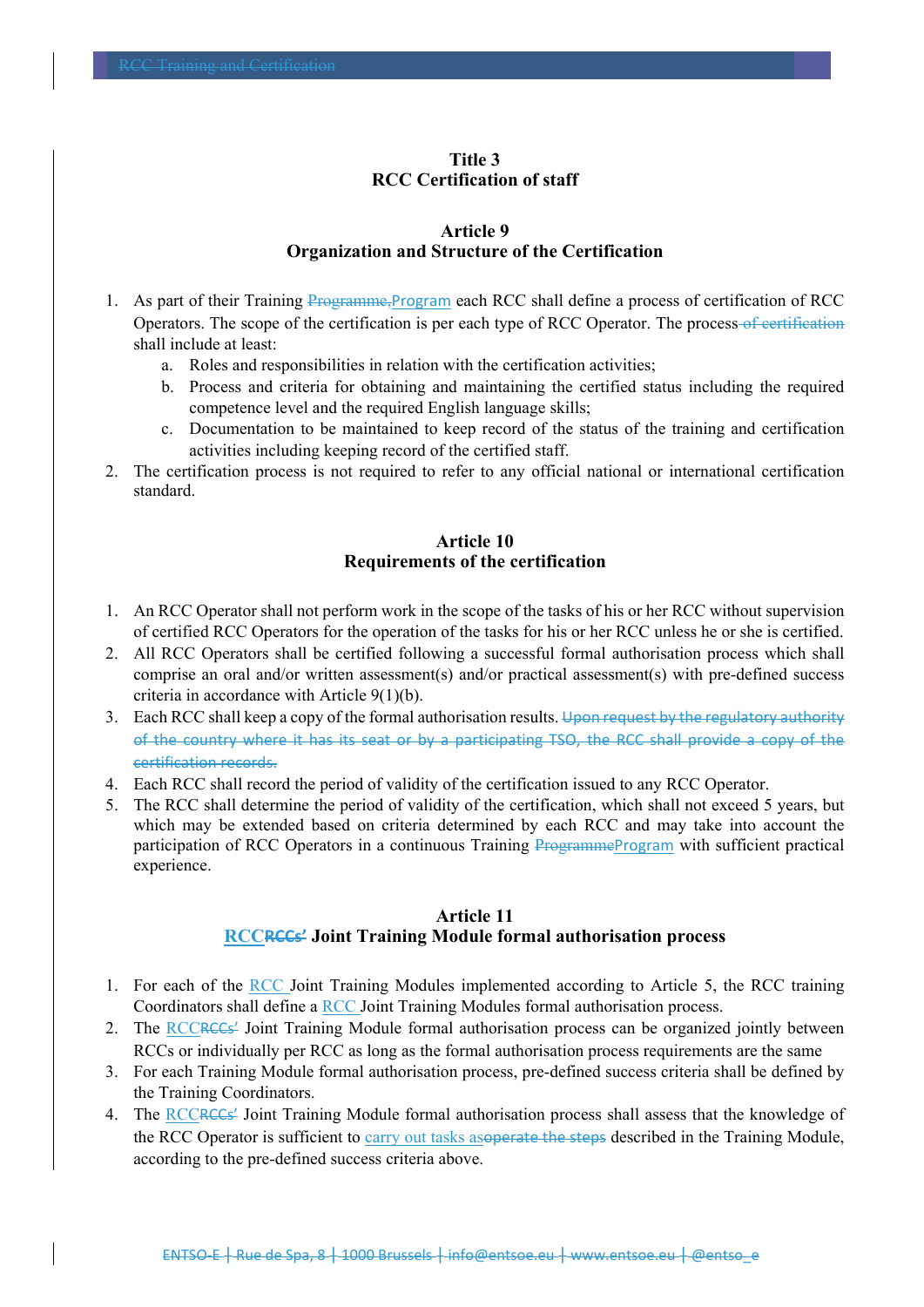- 5. The documentation for the RCCRCCs' Joint Training Module formal authorisation process shall be managed according to Article 9(1)(c).
- 6. RCCRCCs' Joint Training Module formal authorisation process shall be included as part of the requirements of the certification.

#### **Title 4 Final provisions**

#### **Article 12 RolesRole and responsibilities**

- 1. Each RCC is responsible for the implementation of the methodology in accordance with Article 13.
- 2. Each RCC is responsible for ensuring that its staff is trained and certified in due time, in accordance with the methodology, for being able to operate all the taskstask covered by Article  $37(1)$  of the Regulation (EU) 2019/943, as well as any additional tasks which may be added according to Article 37(2) or according to any new regulation which would enter into force in the future.
- 3. Each RCC shall define the types of RCC Operators needed for carrying out<del>operating the tasks where</del> the RCC tasksis appointed. According to the individual RCC operational organization, needs and regional specificities, the type of RCC operators may be different within ana RCC and between RCCs.
- 4. The type of RCC Operators can be different between the RCCs.
- 5. In case of RCCRCCs' Joint Training or Cross RCC training coordination or RCCs and TSOs Common Training Modules, the staff training and certification shall remain under the individual responsibility of each RCC.

# **Article 13 Timescale for implementation**

- 1. Each RCC with the support of all relevant TSOs and ENTSO-E where relevant shall implement this methodology for all the tasks which are operational, listed in according to Article  $37(1)(a-f)$  of the Regulation (EU) 2019/943, the training and certification of its staff in accordance with the articles above as soon as possible but no later than 24than24 months after the ACER approval of the methodology.
- 1.2.Within 48 months after the approval of the methodology by ACER, the RCCs shall train and certify a sufficient number of RCC Operators for all the tasks which are operational listed in Article 37(1)(a-f) of Regulation (EU) 2019/943. For all the remaining tasks, implementation shall take place in accordance with Article 4(5).
- 2.3.Until the implementation of the methodology, each RCC will train and certify its RCC Operators according to the current practices, which might be to not have a certification process in placecertify the RCC operators.
- 3.4. The current certification of the RCC Operators will be valid until the end of its currently defined validity period or until they are certified according to the new scheme.
- 4.5.Once this methodology is implemented, each RCC Operator that needs to be recertified will be recertified according to the RCC Training and certification of Staff approved methodology.
- 5.6.RCCs shall plan their implementation timelines for future tasks according to Article 1(43) so that they are able to meet the training and certification needs before go-live.